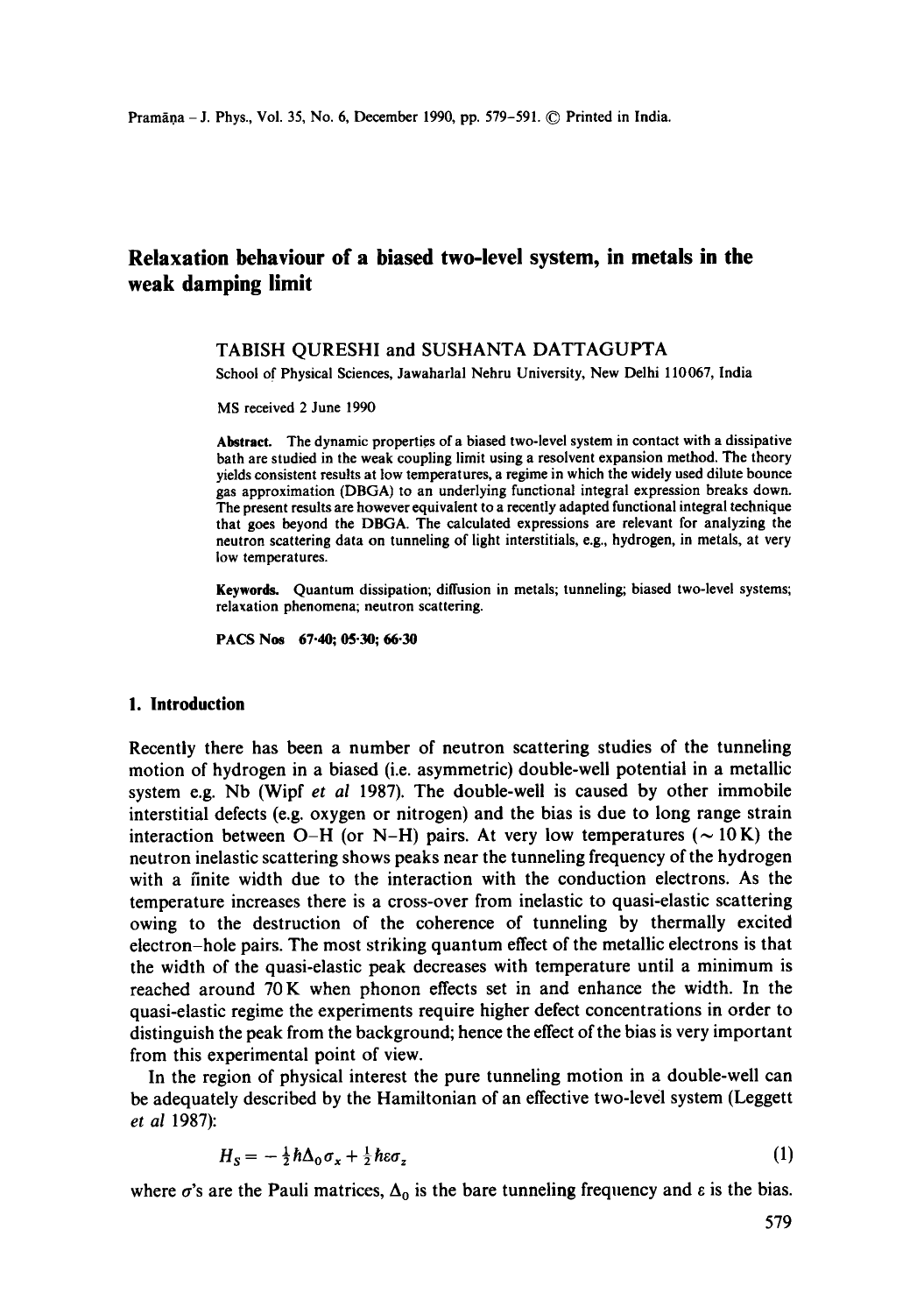# 580 **Tabish Qureshi and Sushanta Dattagupta**

As is well-known the influence of the low-lying excitations off the Fermi surface of the metallic electrons can be represented by bosons with a specific form of the spectral density (given below in 4)) (Guinea 1984; Chang and Chakravarty 1985). Thus the complete Hamiltonian for the tunneling system, coupled with the conduction electrons, can be written in terms of what is known as the spin-boson Hamiltonian (Leggett *et al* 1987):

$$
H = HS + \sigmaz \sum_j G_j (b_j^+ + b_j) + \sum_j \hbar \omega_j b_j^+ b_j
$$
 (2)

where  $b_j^+$  is the creation operator for the jth boson of frequency  $\omega_j$  and  $G_j$  is the coupling constant. In order that the bosons can effectively describe the fermionic system of metallic electrons the spectral density function  $J(\omega)$  has to have a specific form that describes 'Ohmic dissipation'. Thus,  $J(\omega)$ , defined by

$$
J(\omega) \equiv (2/\hbar^2) \sum_j G_j^2 \delta(\omega - \omega_j)
$$
 (3)

is modelled as

$$
J(\omega) = K\omega \exp(-\omega/D). \tag{4}
$$

In  $(4)$  K is a phenomenological dimensionless constant that parameterizes damping, which arises in the model only in the limit of an infinitely large number of bosons, and D is a cut-off frequency of the order of the Fermionic band-width.

The static and dynamic properties of the spin-boson Hamiltonian have been reviewed comprehensively by Leggett *et al* (1987). Much of the theoretical work has relied on the so-called dilute bounce gas approximation (DBGA) to the underlying functional integral expression.' Recently, however, it has been demonstrated that a resolvent expansion of the Liouvillian, as is familiar in the literature on relaxation phenomena in chemical physics, yields results that are completely equivalent to those obtained in the DBGA, both in the symmetric ( $\varepsilon = 0$ ) and the biased ( $\varepsilon \neq 0$ ) cases (Dattagupta *et a11989).* This treatment relies on a unitary transformation that changes the Hamiltonian in (2) to the form:

$$
H' = -\frac{1}{2}\hbar\Delta_0(B_+\sigma_- + B_-\sigma_+) + \frac{1}{2}\hbar\epsilon\sigma_z + \sum_j \hbar\omega_j b_j^+ b_j \tag{5}
$$

where  $\sigma_x = \frac{1}{2}(\sigma_+ + \sigma_-)$  and where

$$
B_{\pm} \equiv \exp\bigg(\pm 2\sum(G_j/\hbar\omega_j)(b_j - b_j^+)\bigg). \tag{6}
$$

The main point of the transformed Hamiltonian  $H'$  is that the interaction term is now given in terms of renormalized coupling strengths  $B_{\pm}$ . The DBGA then follows from the 'self-energy' calculated up to second order in a systematic perturbation treatment of the interaction (i.e. the first term in (5)). This fact clarifies the physical meaning and the limitation of the DBGA; though the theory is valid for arbitrary damping (since the original coupling constant  $G<sub>j</sub>$  now appears in the exponent in  $B_{+}$ ), the tunneling frequency is effectively treated only up to second order--'interbounce interactions' are neglected.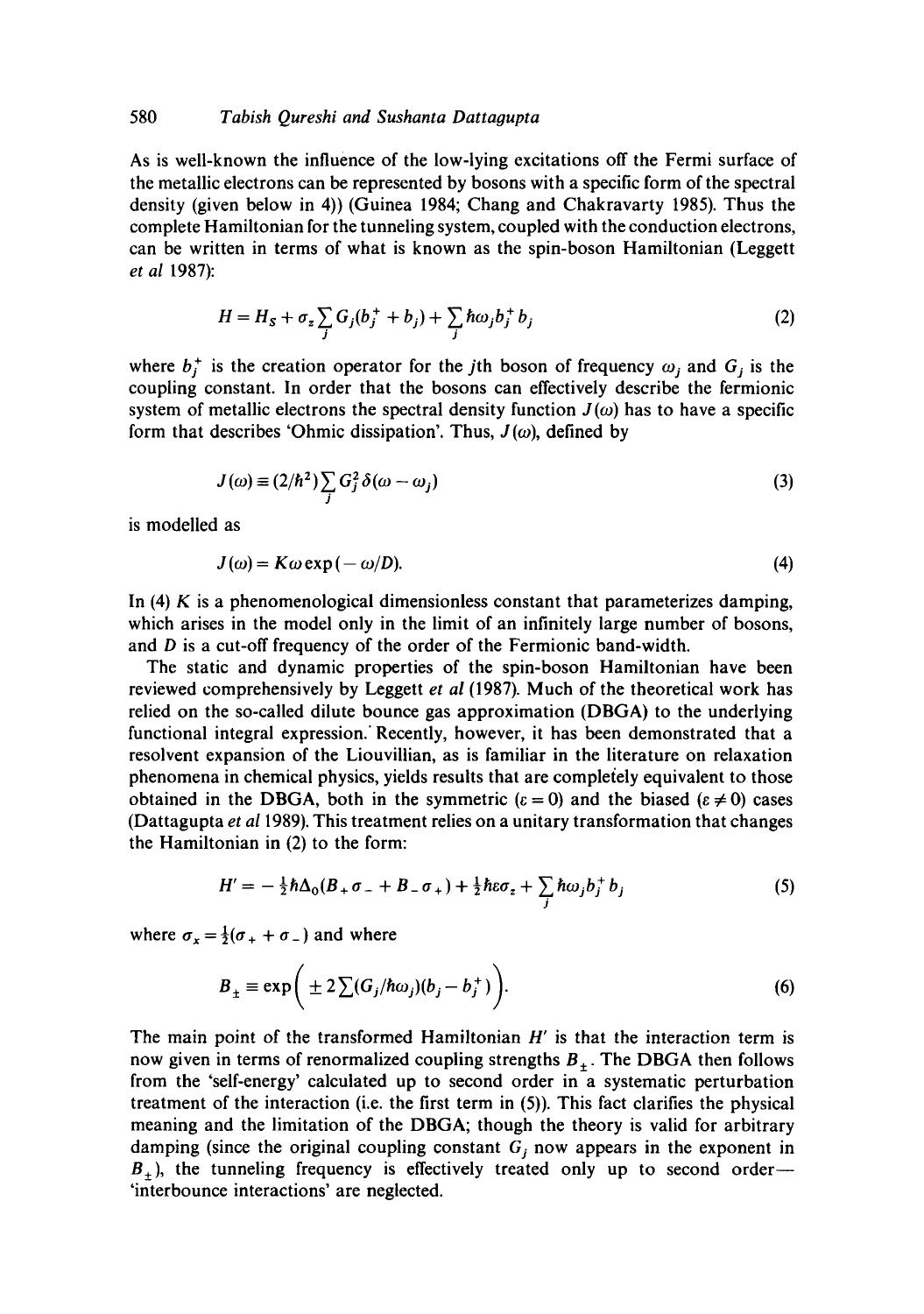It is physically plausible that in the limit of either strong damping or high temperatures, coherent tunneling motion would be so impeded that the effective tunneling frequency would be 'small' and the DBGA would be a very good approximation. However it turns out that even for weak damping the DBGA is a systematic approximation at all temperatures, provided  $\varepsilon = 0$ , since in that case the neglected interbounce interactions can be shown to vanish as  $K^2$  in the limit  $K \rightarrow 0$ . On the other hand, for a biased system ( $\varepsilon \neq 0$ ) and in the limit of weak coupling, the DBGA breaks down at low temperatures, as the interbounce interactions are no longer negligible.

The case of weak damping is especially important for neutron and muon studies of metallic systems at low temperatures as the damping parameter is estimated to be very small, namely  $K \approx 0.05$ . Motivated by this consideration, Weiss and Wollensak (1989) have recently extended the functional integral technique beyond the DBGA. In this paper we present an alternate treatment, in line with our earlier resolvent expansion approach (Dattagupta *et al* 1989), and show that although the analytic structures of our results are different from those of Weiss and Wollensak, numerically they are hardly distinguishable. Our analysis is based on the simple physical realization that if the damping is weak (i.e. the effect of the second term in (2) is small in some sense) the two terms in  $H<sub>S</sub>$  (cf. (1)) should be treated on the same footing, and hence it is more meaningful to develop a perturbation theory on the original Hamiltonian in (2) and not the transformed one in (5). The resultant treatment is much more straightforward than the rather formidable functional integral technique and is presented here with the hope that the derived results would be more readily accessible to experimenters interested in neutron scattering of  $H$  and muon diffusion in metals at low temperatures.

#### **2. Perturbation treatment in the weak damping limit**

#### 2.1 *Preliminaries*

In this and the subsequent sections we follow the same notation as employed in our earlier paper (Dattagupta *et al* 1989). The quantity of interest in the analysis of neutron scattering is the symmetrized correlation function

$$
C(t) = \frac{1}{2} \left[ \langle \sigma_z(0) \sigma_z(t) \rangle + \langle \sigma_z(t) \sigma_z(0) \rangle \right] \tag{7}
$$

where, for instance,

$$
\langle \sigma_z(0)\sigma_z(t) \rangle \equiv \text{Tr}(\rho_E \sigma_z(0) \exp(iHt/\hbar) \sigma_z(0) \exp(-iHt/\hbar)) \tag{8}
$$

 $\rho_E$  being the density matrix in equilibrium given by

$$
\rho_E = \frac{\exp(-\beta H)}{\operatorname{Tr}[\exp(-\beta H)]}.\tag{9}
$$

In accordance with the objectives spelt out in  $\S 1$  we would like to treat  $H_S$  in (1) exactly. To this end we diagonalize *Hs* by performing a rotation in the 'spin-space' about the y-axis by an angle  $\theta =$  Arctan ( $\Delta_0/e$ ). In the rotated frame the Hamiltonian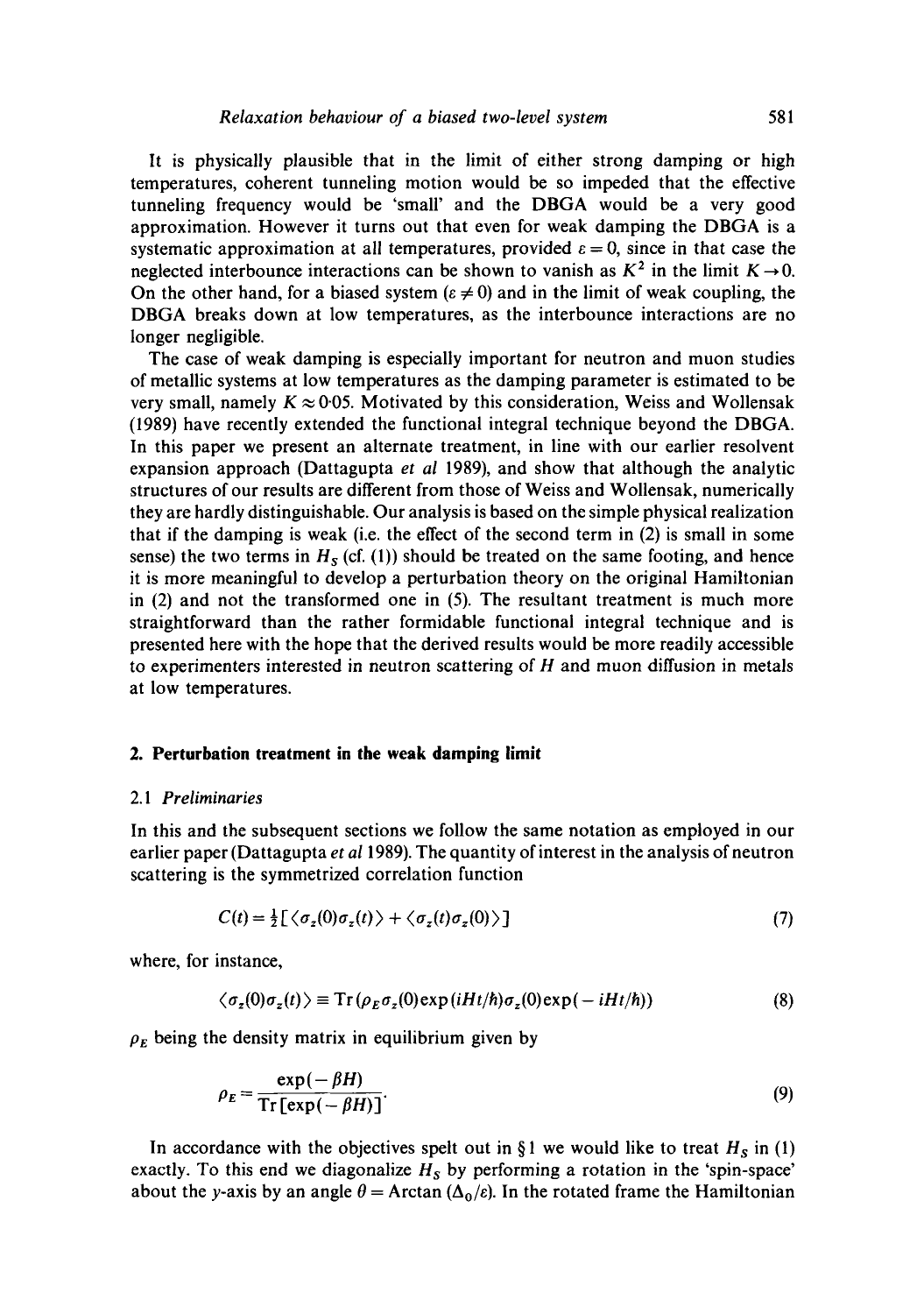in (2) reads

$$
\widetilde{H} = \frac{1}{2}\hbar\Omega\sigma_z - \frac{1}{\Omega}(\varepsilon\sigma_z + \Delta_0\sigma_x)\sum_j G_j(b_j^+ + b_j) + \sum_j \hbar\omega_j b_j^+ b_j \tag{10}
$$

where

$$
\Omega \equiv (\varepsilon^2 + \Delta_0^2)^{\frac{1}{2}}.\tag{11}
$$

Correspondingly,

$$
\langle \sigma_z(0) \sigma_z(t) \rangle = \frac{1}{2\Omega^2} \operatorname{Tr}(\tilde{\rho}_E(\varepsilon \sigma_z(0) + \Delta_0 \sigma_x(0))(\varepsilon \tilde{\sigma}_z(t) + \Delta_0 \tilde{\sigma}_x(t))) \tag{12}
$$

where  $\tilde{\rho}_E$  is obtained from (9) upon replacing H by  $\tilde{H}$ , and

$$
\tilde{\sigma}_z(t) \equiv \exp(i\tilde{H}t/\hbar)\sigma_z(0)\exp(-i\tilde{H}t/\hbar). \tag{13}
$$

A similar expression holds for  $\tilde{\sigma}_x(t)$ .

Our strategy, as set out in §1, is to split  $\tilde{H}$  as

$$
\tilde{H} = \tilde{H}_S + H_I + H_B \tag{14}
$$

where

$$
\widetilde{H}_{S} = \frac{1}{2} \hbar \Omega \sigma_{z} \tag{15}
$$

$$
H_1 = -\frac{1}{\Omega} (\varepsilon \sigma_z + \Delta_0 \sigma_x) \sum_j G_j (b_j^+ + b_j)
$$
 (16)

$$
H_{\mathbf{B}} = \sum_{j} \hbar \omega_{j} b_{j}^{+} b_{j}.
$$
 (17)

In the above, we have introduced the subscripts I and B to emphasize that the corresponding terms represent the interaction Hamiltonian and the bath Hamiitonian respectivelty. As we would like to treat  $H_1$  perturbatively we make the usual factorization approximation to the density matrix:

$$
\tilde{\rho}_E \approx \rho_S \cdot \rho_B \tag{18}
$$

where

$$
\rho_S = \frac{1}{2} \left[ 1 - \tanh\left(\frac{1}{2} \hbar \beta \Omega\right) \sigma_z \right] \tag{19}
$$

and

$$
\rho_{\mathbf{B}} = Z_{\mathbf{B}}^{-1} \exp\left(-\hbar\beta \sum_{j} \omega_{j} b_{j}^{+} b_{j}\right)
$$
 (20)

 $Z_B$  being the partition function associated with the purely bath Hamiltonian  $H_B$ .

It is customary to rewrite (13) as

$$
\tilde{\sigma}_z(t) = [U(t)\sigma_z(0)] \tag{21}
$$

where  $U(t)$  is the so-called time-development operator defined by

$$
U(t) \equiv \exp(i\tilde{\mathscr{L}}t) \tag{22}
$$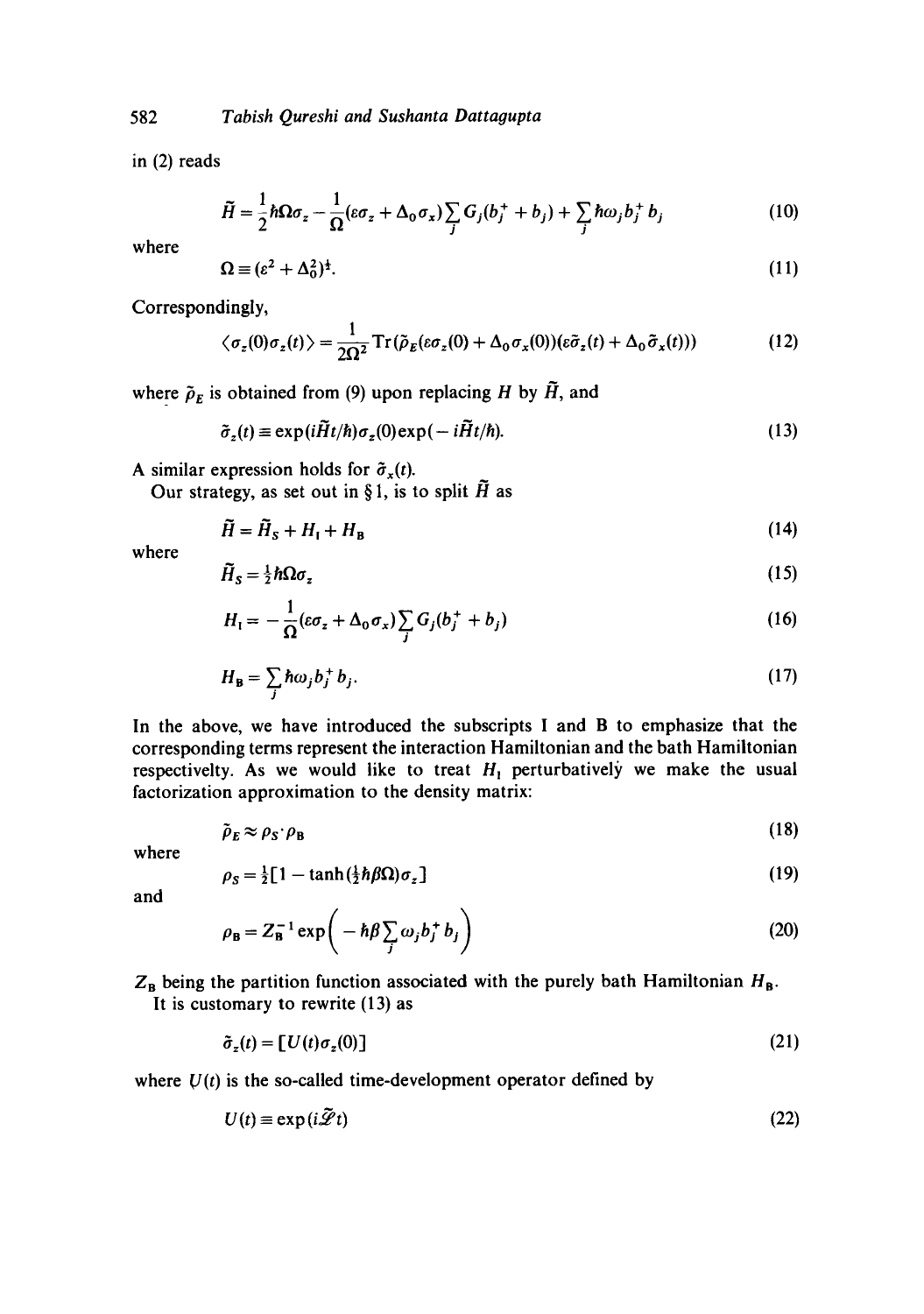$\tilde{\mathscr{L}}$  being the Liouvillian associated with  $\tilde{H}$ . We shall work with the Laplace transform of (22), i.e., the resoivent of the time-development operator given by

$$
\hat{U}(z) = 1/(z - i\tilde{\mathscr{L}}). \tag{23}
$$

## 2.2 *Bath-averaged time-development operator*

Using (7), (12) and (18)-(23), the Laplace transform of the correlation function can be expressed as

$$
\hat{C}(z) = \frac{1}{4\Omega^2} \operatorname{Tr}(\rho_{\mathbf{B}}[(\varepsilon \sigma_z(0) + \Delta_0 \sigma_x(0)) - \varepsilon \tanh(\frac{1}{2}\hbar \beta \Omega)]
$$
  
×  $[\hat{U}(z)(\varepsilon \sigma_z(0) + \Delta_0 \sigma_x(0))]$ ). (24)

We may write out the trace explicitly with the aid of the spin states (denoted by  $|\mu\rangle$ with  $\mu = \pm 1$ ) and the occupation number states (denoted by  $|n\rangle$ ), thus

$$
\hat{C}(z) = \sum_{nn'} \langle n | \rho_{\mathbf{B}} | n \rangle \sum_{\mu \nu \mu' \nu'} \langle \mu | [\epsilon \sigma_z(0) + \Delta_0 \sigma_x(0) - \epsilon \tanh(\frac{1}{2} \hbar \beta \Omega)] | \nu \rangle
$$
  

$$
\langle \nu' | (\epsilon \sigma_z(0) + \Delta_0 \sigma_x(0)) | \mu' \rangle (n \nu n \mu | \hat{U}(z) | n' \nu' n' \mu').
$$
 (25)

Introducing then the bath-averaged time-development operator as

$$
[U(t)]av \equiv \sum_{nn'} \langle n|\rho_B|n\rangle (nn|U(t)|n'n')
$$
 (26)

we obtain from (25),

$$
\hat{C}(z) = \sum_{\mu v \mu' v'} \langle \mu | [\varepsilon \sigma_z(0) + \Delta_0 \sigma_x(0) - \varepsilon \tanh(\frac{1}{2} \hbar \beta \Omega)] |v\rangle \times \langle v' | [\varepsilon \sigma_z(0) + \Delta_0 \sigma_x(0)] | \mu'\rangle (v\mu | [\hat{U}(z)]_{av} |v'\mu').
$$
\n(27)

Recalling from (14) how the Hamiltonian is split, the corresponding Liouvillian operator can be split as

$$
\tilde{\mathcal{L}} = \mathcal{L}_S + \mathcal{L}_1 + \mathcal{L}_B \tag{28}
$$

Up to second order in  $\mathcal{L}_1$  we can then show (Dattagupta 1987)

$$
\left[\hat{U}(z)\right]_{\rm av} \simeq (z - i\mathcal{L}_S + \left[\mathcal{L}_I(z - i\mathcal{L}_S - i\mathcal{L}_B)^{-1}\mathcal{L}_I\right]_{\rm av})^{-1},\tag{29}
$$

where  $[\cdots]_{av}$  has been defined in (26).

We need the matrix elements of  $[\hat{U}(z)]_{av}$  amongst the spin states (cf. (27)) for calculating  $\hat{C}(z)$ . Hence it is useful first to enlist the matrix of the *self-energy* in (29). The latter, upon repeated application of the properties of the Liouvillian, can be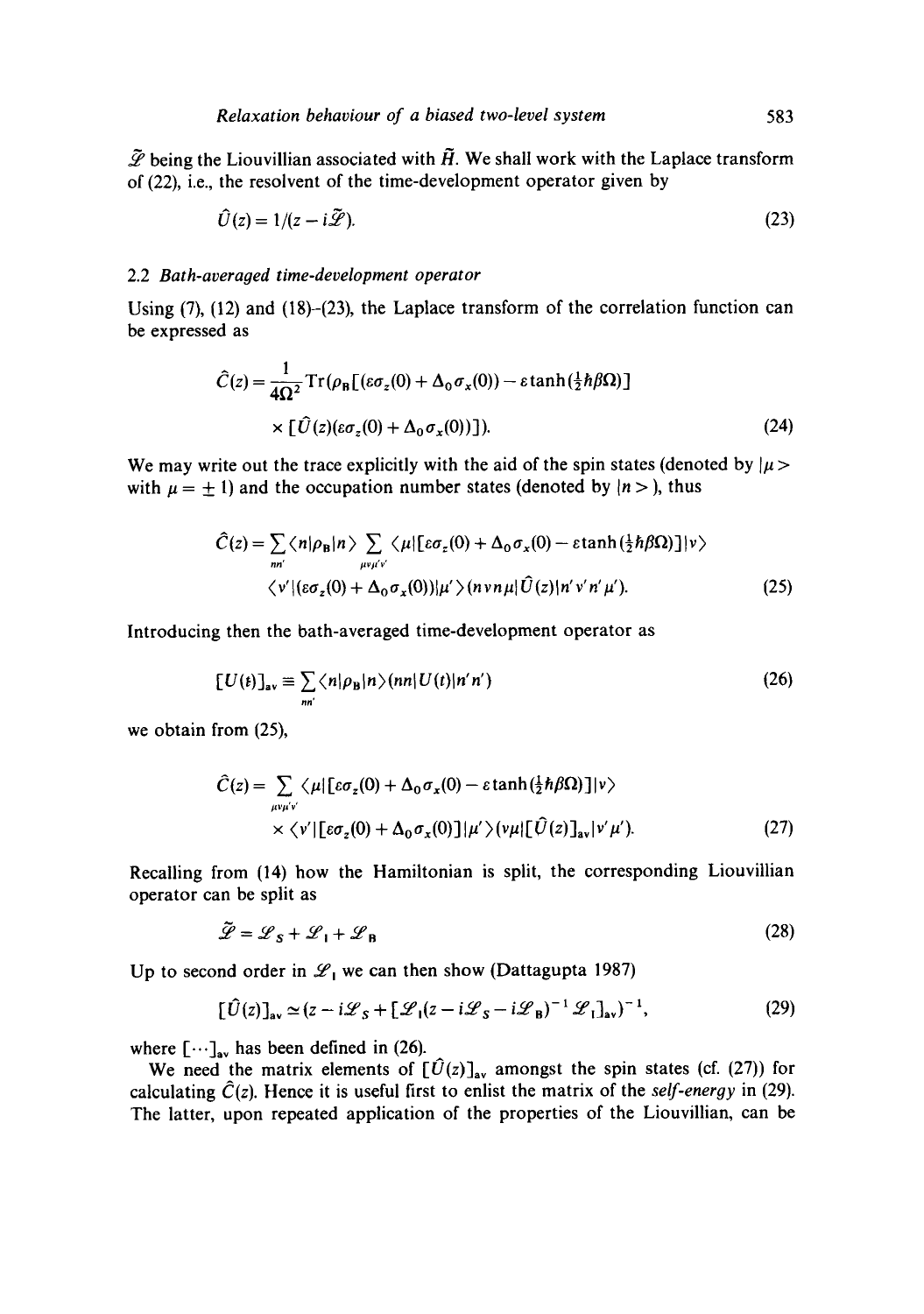written as  $\overline{\phantom{0}}$ 

$$
\hat{\phi}'(z_{-}) + \hat{\phi}(z_{+}) \qquad \hat{\phi}'(z_{-}) + \hat{\phi}(z_{+}) \qquad \frac{\varepsilon}{\Delta_{0}} \{\hat{\phi}(z) + 2\hat{\phi}'(z_{-}) - \hat{\phi}'(z)\}
$$
\n
$$
\frac{\Delta_{0}^{2}}{\Omega^{2}} \begin{vmatrix}\n\frac{\varepsilon}{\Delta_{0}} \{\hat{\phi}(z_{+}) - \hat{\phi}(z_{-}) & \hat{\phi}'(z_{+}) + \hat{\phi}(z_{-}) & \frac{\varepsilon}{\Delta_{0}} \{\hat{\phi}(z) - 2\hat{\phi}(z_{-}) + \hat{\phi}'(z)\} \\
\frac{\varepsilon}{\Delta_{0}} \{\hat{\phi}'(z_{-}) + \hat{\phi}(z_{-})\} & -\frac{\varepsilon}{\Delta_{0}} \{\hat{\phi}'(z_{-}) + \hat{\phi}(z_{-})\} & \hat{\phi}(z) + \hat{\phi}'(z) + 2\frac{\varepsilon^{2}}{\Delta_{0}^{2}} \{\hat{\phi}'(z_{-}) + \hat{\phi}(z_{-})\} \\
\frac{\varepsilon}{\Delta_{0}} \{\hat{\phi}'(z_{+}) + \hat{\phi}(z_{+})\} & -\frac{\varepsilon}{\Delta_{0}} \{\hat{\phi}'(z_{+}) + \hat{\phi}(z_{+})\} & -\hat{\phi}(z) - \hat{\phi}'(z)\}
$$
\n
$$
\frac{\varepsilon}{\Delta_{0}} \{-\hat{\phi}(z) + 2\hat{\phi}(z_{+}) + \hat{\phi}'(z)\}
$$
\n
$$
-\hat{\phi}(z) - 2\hat{\phi}'(z_{+}) + \hat{\phi}'(z)\}
$$
\n
$$
-\hat{\phi}(z) - \hat{\phi}'(z)
$$
\n
$$
\hat{\phi}(z) + \hat{\phi}'(z) + 2\frac{\varepsilon^{2}}{\Delta_{0}^{2}} \{\hat{\phi}'(z_{+}) + \hat{\phi}(z_{+})\}
$$
\n(30)

where the rows and columns are labelled by  $+ +$ ,  $- -$ ,  $+ -$  and  $- +$  respectively

$$
z_{\pm} \equiv z \pm i\Omega \tag{31}
$$

$$
\phi(t) \equiv \frac{1}{\hbar^2} \langle X(0) X(t) \rangle_B \tag{32}
$$

and

$$
X(t) = \sum_{j} G_{j}(b_{j}(t) + b_{j}^{+}(t)).
$$
\n(33)

In (32) and (33), we have to deal with the statistical mechanical properties of the bath alone. This point has been emphasized by using the subscript B to refer to an average over bath states only, while the time-dependence of the boson operators is governed by just the bath Hamiltonian  $H_B$ . The matrix tabulated in (30) has to be combined with the matrix for  $z - i\mathcal{L}_s$  and then inverted to obtain the matrix for  $[\hat{U}(z)]_{av}$ .

## 2.3 *The bath correlations in the Ohmic case*

Uptil now our method has been quite independent of the exact nature of the bath. However, in order to compute  $\hat{C}(z)$  we need an explicit structure of the correlation function  $\phi(t)$ . As the bath consists of an independent set of bosons it is easy to write

$$
\phi(t) = \sum_{j} G_j^2 \left[ \coth\left(\frac{1}{2} \hbar \beta \omega_j \right) \cos\left(\omega_j t\right) + i \sin\left(\omega_j t\right) \right]. \tag{34}
$$

At this stage we invoke the dissipative character of the bath by going to a continuum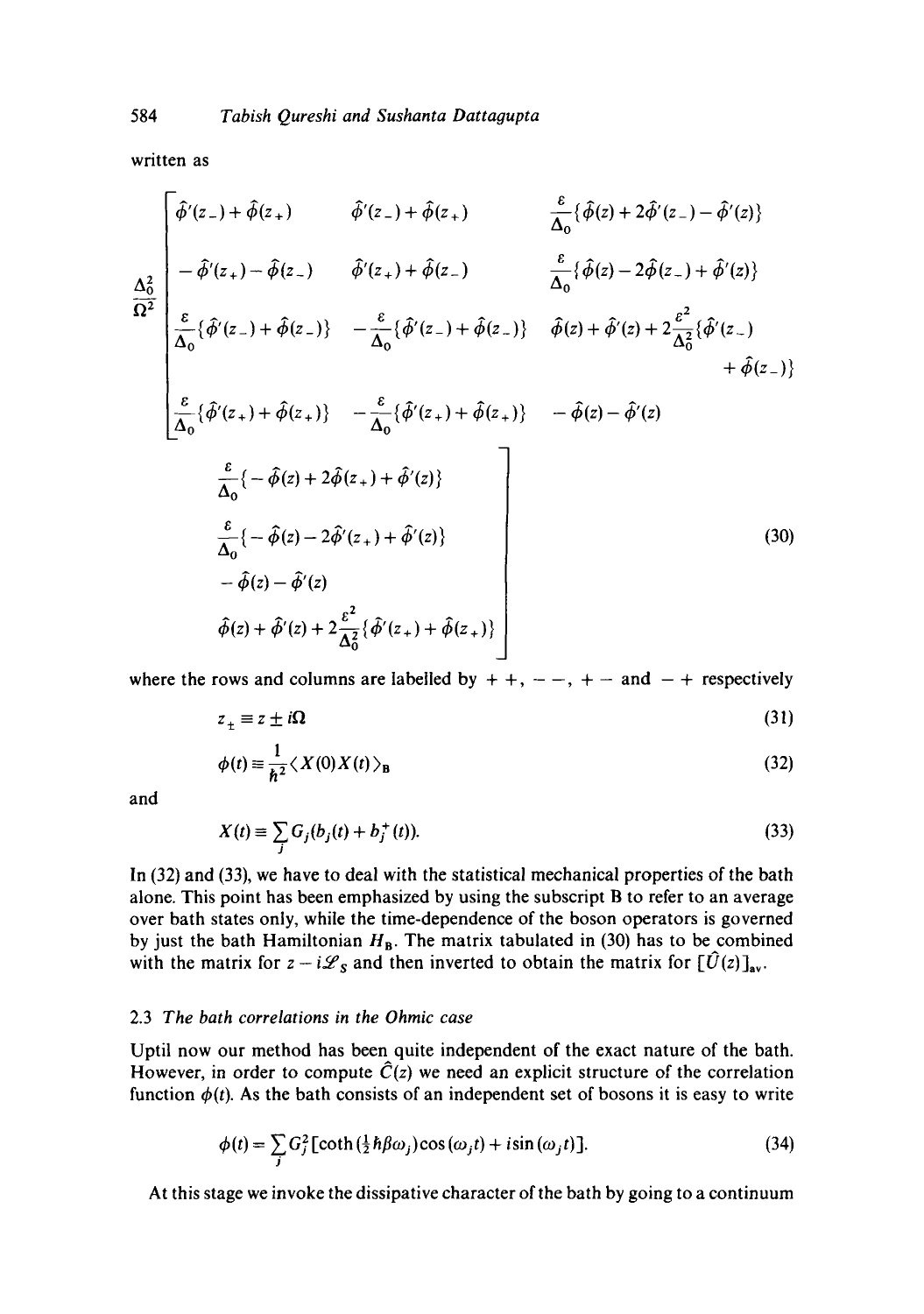set of bosons, i.e. by replacing the summation over *j* in (34) by an integral over  $\omega$ with the aid of an appropriate spectral function (cf. (3)). Choosing for the latter the Ohmic dissipation model (cf. (4)), we find from (34),

$$
\phi(t) = \frac{K}{2} \int_0^\infty \omega \exp\left(\frac{-\omega}{D}\right) [\coth(\frac{1}{2}\hbar\beta\omega)\cos(\omega t) + i\sin(\omega t)] \,d\omega. \tag{35}
$$

The integrals in (35) can be worked out explicitly in terms of Euler's polygamma functions (Abramowitz and Stegun 1965), thus

$$
\phi(t) = \frac{K}{2} \frac{1}{(\hbar \beta)^2} \left( \psi' \left( 1 + \frac{1}{\hbar \beta D} + \frac{it}{\hbar \beta} \right) + \psi' \left( 1 + \frac{1}{\hbar \beta D} - \frac{it}{\hbar \beta} \right) + \frac{i}{2} \left( \frac{1}{1 + itD} \right)^2 + \frac{i}{2} \left( \frac{1}{1 - itD} \right)^2 \right) + \frac{iK}{2} \frac{D^3 t}{(1 + D^2 t^2)^2}.
$$
 (36)

Since we are interested in the low temperature dynamics, the limit  $\hbar\beta D \gg 1$  applies, which simplifies the result for  $\phi(t)$ . In this regime the Laplace transform of  $\phi(t)$  can be written as

$$
\hat{\phi}(z) = \frac{K}{2} z F_1(z) + \frac{K}{2} F_2(z)
$$
\n(37)

where

$$
F_1(z) = -\psi \left( 1 + \frac{z\hbar\beta}{2\pi} \right) - \ln \left( \frac{2\pi}{\hbar\beta} \right) + \frac{\pi}{z\hbar\beta} + \ln(D) - \psi(1)
$$
 (38)

and

$$
F_2(z) = i(D - \pi z/2). \tag{39}
$$

## 2.4 *Explicit results for the correlation function*

As mentioned earlier, we need all the sixteen elements of the matrix for  $[\hat{U}(z)]_{av}$  in order to evaluate  $\hat{C}(z)$  (cf. (27)). These elements are obtained by inverting a 4 x 4 matrix as prescribed in (29). Upon employing the algebraic form of  $\hat{\phi}(z)$  (cf. (37)), we perform the task of matrix inversion with the use of an algebraic manipulator called REDUCE (Hearn 1985). The following expression emerges for the spin correlation function:

$$
\hat{C}(z) = \frac{z^2 + \varepsilon^2 + K[S_1(z) + \tanh(\frac{1}{2}\hbar\beta\Omega)S_2(z)] + K^2[Q_1(z) + \tanh(\frac{1}{2}\hbar\beta\Omega)Q_2(z)]}{z(z^2 + \Omega^2) + KR_1(z) + K^2R_2(z)}
$$
(40)

where

$$
S_1(z) = \frac{1}{\Omega^2} (2\varepsilon^2 z_+ z_- (F_1(z_-) + F_1(z_+)) + z\Delta_0^2 (z_+ F_1(z_+))
$$
  
+ z\_- F\_1(z\_-)) + 2z<sup>2</sup> \Delta\_0^2 F\_1(z), (41)

$$
S_2(z) \equiv \frac{1}{z} i ( \varepsilon^2 \Delta_0^2 / \Omega^3) (z_+ F_2(z_-) + z_- F_2(z_+) + 2z F_2(z)), \tag{42}
$$

$$
R_1(z) \equiv (\varepsilon^2/\Omega^2) z_+ z_- (z_+ F_1(z_-) + z_- F_1(z_+)) + z_+ z_- (z_+ F_1(z_+))
$$
  
+  $z_- F_1(z_-)) + 2z^3 (\Delta_0^2/\Omega^2) F_1(z)$ , (43)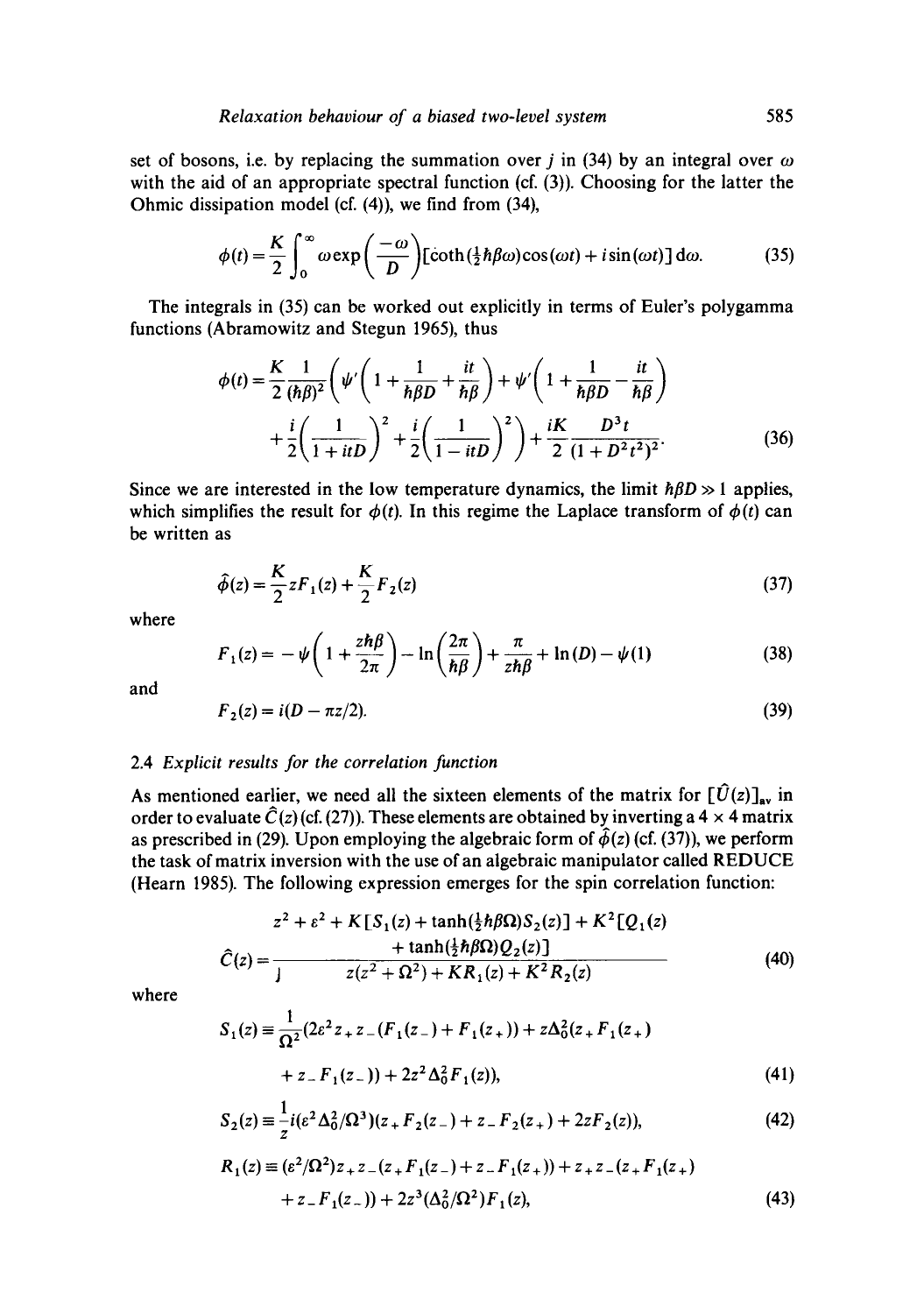586 *Tabish Qureshi and Sushanta Dattagupta* 

$$
Q_1(z) \equiv \frac{2}{\Omega^2} (2z_+ z_- \varepsilon^2 F_1(z_-) F_1(z_+) + z \Delta_0^2 F_1(z) (z_+ F_1(z_+) + z_- F_1(z_-)))
$$
\n(44)

$$
Q_2(z) = \frac{1}{z} i(\varepsilon^2 \Delta_0^2 / \Omega^3)(z - F_1(z_-)F_2(z_+) + z_+ F_1(z_+)F_2(z_-) + F_2(z)(z_+ F_1(z_+) + z_- F_1(z_-)))
$$
(45)  

$$
R_2(z) = \frac{2z}{\Omega^2} (2z_+ z_- \varepsilon^2 F_1(z_-)F_1(z_+) + z\Delta_0^2 F_1(z)(z_+ F_1(z_+) + z_- F_1(z_-))).
$$
(46)

While this procedure allows us to obtain  $\hat{C}(z)$  to all orders in the damping coefficient K, consistency with the present perturbation theory demands that only terms to lowest order in K are retained. Neglecting therefore terms of order  $K^2$  from the numerator and the denominator, (40) is reduced to

$$
\hat{C}(z) = \frac{z^2 + \varepsilon^2 + K[S_1(z) + \tanh(\frac{1}{2}\hbar\beta\Omega)S_2(z)]}{z(z^2 + \Omega^2) + KR_1(z)}
$$
(47)

A quantity related to the correlation function  $C(t)$ , and which allows for a direct comparison with the results of Weiss and Wollensak (1989), is *P(t),* the time-dependent expectation value  $\langle \sigma_z(t) \rangle$ , with the specific initial condition that at  $t = 0$  the system starts out from one of the two spin-states, say  $| + \rangle$ . We readily find from (47), for the Laplace transform of  $P(t)$ ,

$$
\hat{P}(z) = \frac{z^2 + \varepsilon^2 + K \left[ S_1(z) + \frac{\Omega}{\varepsilon} S_2(z) \right]}{z(z^2 + \Omega^2) + KR_1(z)}.
$$
\n(48)

The results given in (47) and (48) describe completely the dynamics of the spin-boson system, in the weak damping limit, down to  $T = 0$ . Evidently, in the zero damping case  $(K = 0)$ , we have

$$
\hat{C}_0(z) = \hat{P}_0(z) = \frac{z^2 + \varepsilon^2}{z(z^2 + \Omega^2)},
$$
\n(49)

a result that can be checked also by a direct calculation of the correlation function for the bare spin-system with the aid of (1) alone.

Finally, one other consistency check on our formalism is to ensure that in the asymptotic ( $t \rightarrow \infty$ ) limit the correlation function has its correct equilibrium value. We find from (47), and (36), *before* taking the  $h\beta D \gg 1$  limit,

$$
\lim_{t \to \infty} C(t) = \lim_{z \to 0} z\hat{C}(z) = \left(\frac{\varepsilon}{\Omega} \tanh\left(\frac{1}{2}\hbar \beta \Omega\right)\right)^2. \tag{50}
$$

The right hand side of (50) has the desired form of the square of the expectation value of  $\sigma_z$  in the equilibrium ensemble defined by  $\rho_s$  (cf. (19)), as is expected for a thermodynamic system governed by the principle of mixing (Lebowitz and Penrose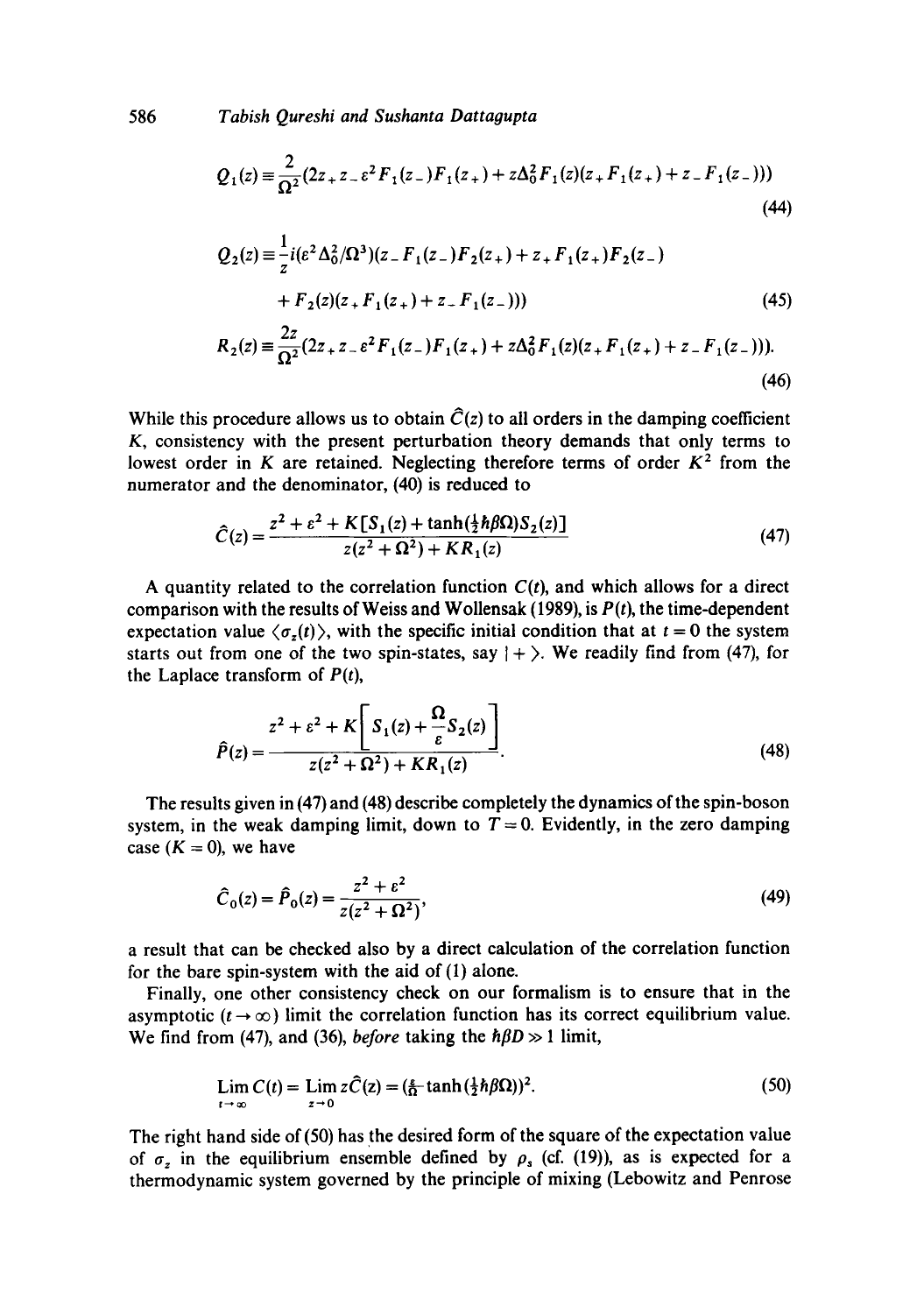1973). This removes an important lacuna of the dilute bounce gas approximation (DBGA) which predicts an incorrect equilibrium value of *C(t)* (Leggett *et al* 1987; Dattagupta *et al* 1989).

#### **3. Discussion**

#### 3.1 The symmetric case  $(\epsilon = 0)$

First we concentrate on the symmetric case, the one which has been analyzed in great detail by functional integral and other methods. Setting  $\varepsilon = 0$  in (40) we get

$$
\hat{C}(z) = \left(z + \frac{\Delta_0^2}{z(1 + 2KF_1(z))}\right)^{-1}.
$$
\n(51)

It may be recalled that our expression in (40) was derived by neglecting terms of  $O(K^2)$ . Interestingly, however, (51) is valid even up to  $O(K^2)$ , as the corresponding terms cancel out exactly from the numerator and the denominator of (40).

At this stage it is pertinent to compare the result in (51) with that obtained in the DBGA. The latter reads

$$
\hat{C}(z) = [z + 2\cos(\pi K)J(z)]^{-1}
$$
\n(52)

where  $J(z)$  given in terms of certain gamma functions:

$$
J(z) = \frac{\Delta_0^2}{2D} \left(\frac{2\pi}{\hbar\beta D}\right)^{2K-1} \frac{\Gamma(1-2K)\Gamma(K+z\hbar\beta/2\pi)}{\Gamma(1-K+z\hbar\beta/2\pi)}.
$$
 (53)

For a meaningful comparison with  $(51)$  it is necessary to perform a small K expansion on (52). Doing this, upon which the gamma functions reduce to corresponding digamma functions (Abramowitz and Stegun 1965), (52) can be shown to be identical to (51). Recalling from §1 that the DBGA treats the tunneling term perturbatively the above result implies that for a symmetric system interbounce interactions are negligible, *even* for weak damping. Coupled with the fact that in arriving at (51) we have treated the equilibrium density matrix for the spin system correctly (cf. (19)), we may conclude that the DBGA provides a systematic weakcoupling approximation down to very low temperatures, provided however the asymmetry parameter is zero.

We may finally remark that it is somewhat fortuitous that in the symmetric case and the weak damping limit the DBGA agrees with the present perturbation theory, although in the DBGA the tunneling term is treated perturbatively whereas it has been taken into account exactly in the present work. The mathematical reason behind this is that the tunneling term occurs only as the square of  $\Delta_0$  in the symmetric case (cf. (51)) irrespective of how large  $\Delta_0$  is. This feature, we believe, is special to the two-level case.

#### 3.2 *The biased case* ( $\varepsilon \neq 0$ )

The situation now is much more complex, and is described by the full expressions in (47) and (48), in the weak damping limit. These are expected to describe the state of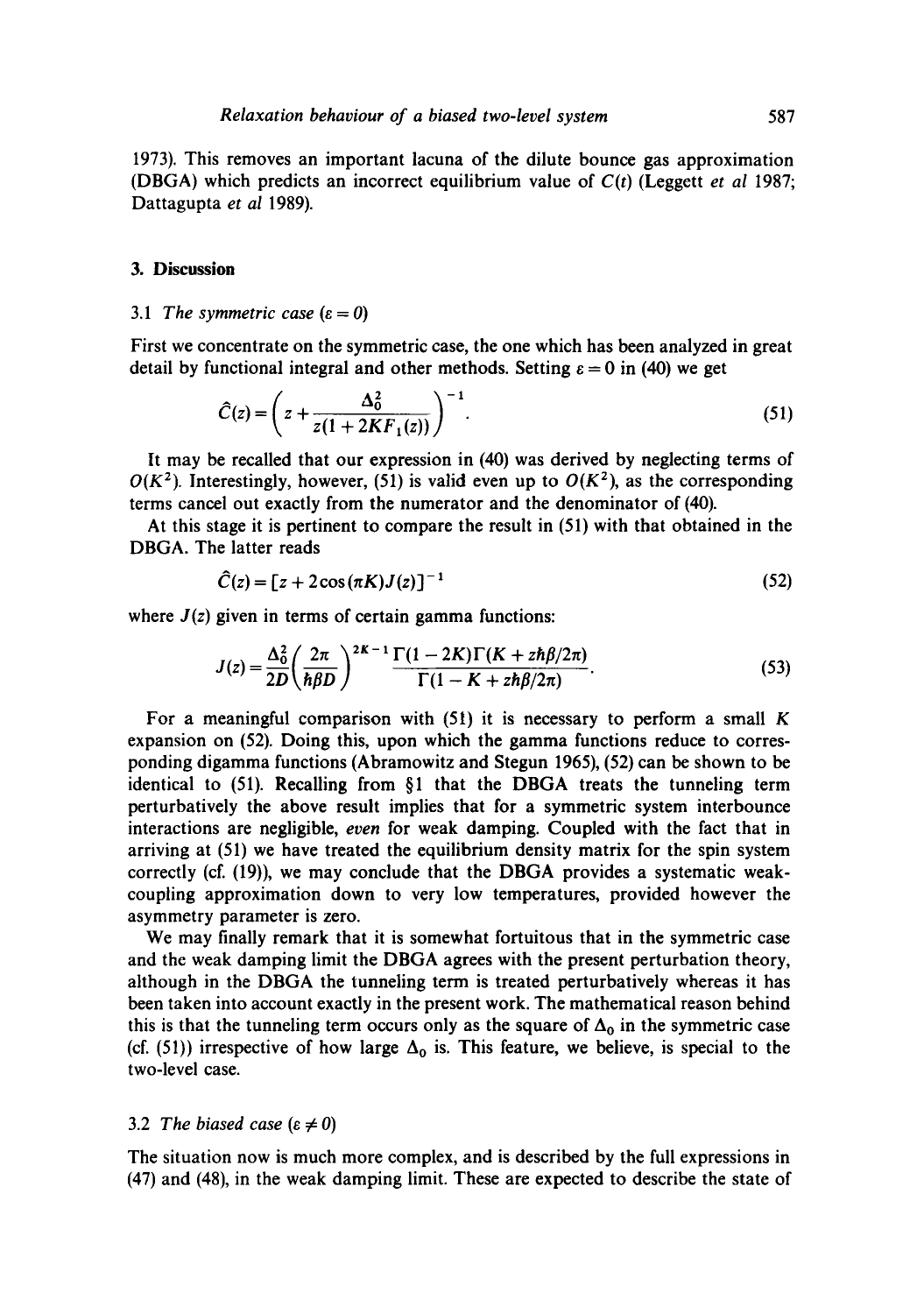affairs much more accurately than the DBGA which is known to lead to unphysical results in the weak damping and the low-temperature limit, one of which has been mentioned already in the last paragraph of  $\S$ 2.

Recently, Weiss and Wollensak (1989) have extended the functional integral method and gone beyond DBGA, specifically to treat the low temperature behaviour of the weakly damped system. Their results for  $\hat{p}(z)$ , obtained after a careful regrouping of all interbounce terms, has a different analytic structure than ours given in (48). We believe, however, that the physical contents of the two results are the same. In order to substantiate this point we plot in figures 1 and 2  $\hat{p}(z)$  obtained from (48) (solid line) and  $\hat{p}(z)$  obtained in the modified DBGA (dotted lines). Up to numerical accuracy the two results are practically identical. They, however deviate substantially from the DBGA prediction (the dashed lines).

We compare also numerically the result for the correlation function  $\hat{C}(z)$  obtained by us, in the present paper and earlier in the DBGA (Dattagupta *et al* 1989), in figures 3 and 4. While  $\hat{C}(z)$  obtained in the present work remains positive, at all temperatures, as it should, the DBGA values become negative at very low temperatures, as can be seen from figure 4.



**Figure 1.** Laplace transformed *P(t)* based on **(48) (solid line), the DBGA result (dashed** line) and the result obtained by Weiss and Wollensak (dotted line). The Laplace transform variable is set equal to  $i\omega + \Gamma/2$  where  $\Gamma$  has been fixed at 0-5 in order to account for a possible instrumental width in the neutron scattering experiment. The tunneling frequency  $\Delta_0$  is fixed at 1, the bias  $\varepsilon$  at 2, the cutoff D at 100 and the damping coefficient K at 0.001. The temperature  $\tau \equiv 1/h\beta$  is 0-01. The solid and the dotted lines overlap with each other.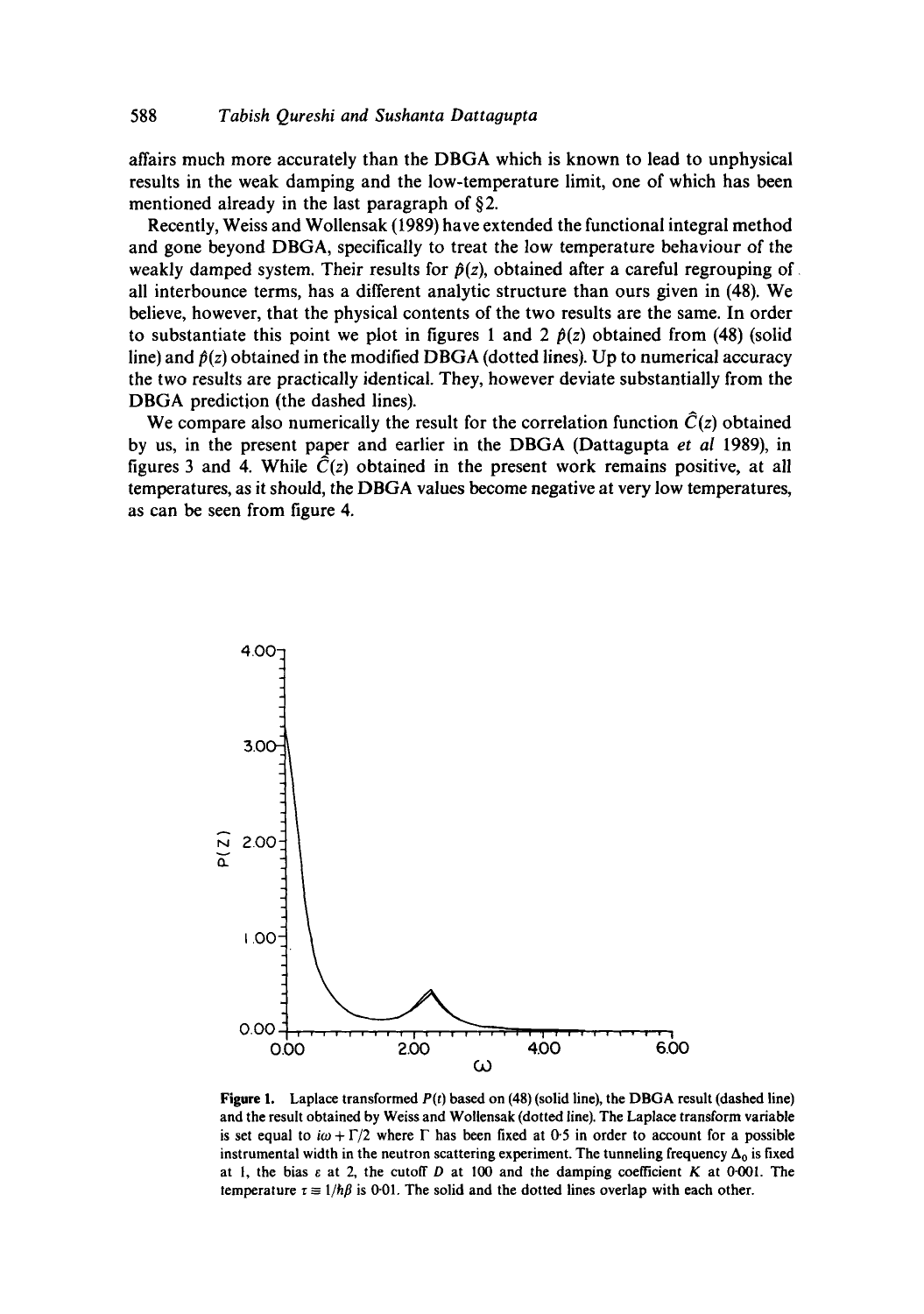

Figure 2. Laplace transformed *P(t).* All the parameters are the same as in figure 1 except that the temperature  $\tau$  here is 0.0000001.



Figure 3. Laplace transformed correlation function  $\hat{C}(z)$  based on (47) (solid line) and the DBGA result (dashed line).  $\Gamma$  is fixed at 0-1,  $\Delta_0$  at 1,  $\varepsilon$  at 2, D at 100 and K at 0-001. The temperature  $\tau$  is 0-001. In this parameter regime our result based on (47) closely matches with the DBGA result.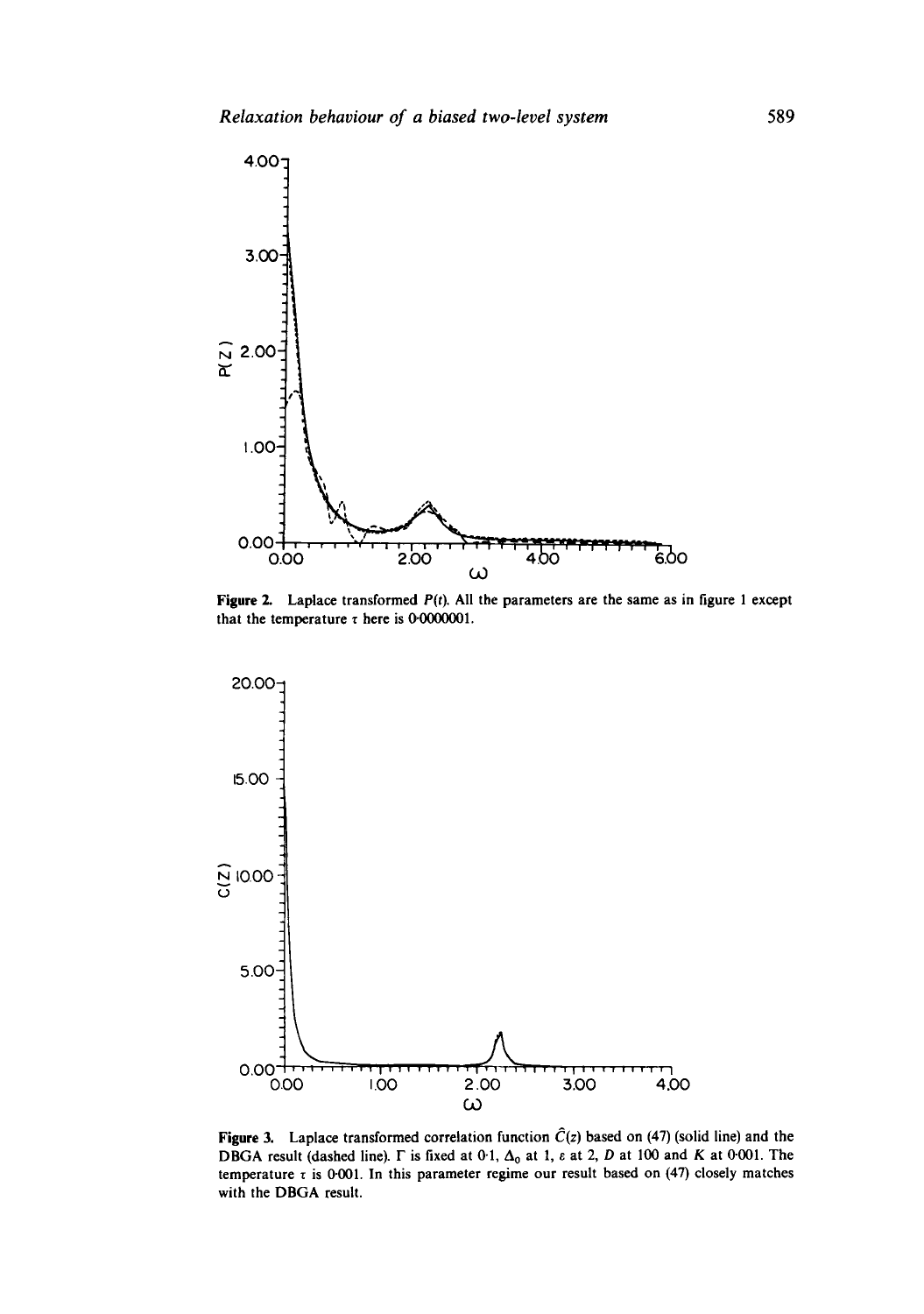

Figure 4. Laplace transformed correlation function  $\hat{C}(z)$ . All the parameters are the same as in figure 3 except that  $\tau$  is 0.0000005. In this regime the DBGA result is totally unphysical as expected.  $C(z)$  becomes negative near  $\omega = 0$ .

## **4. Conclusions**

We have presented a systematic perturbation theory in the weak coupling approximation for a biased two-level dissipative system. The results are expected to be relevant for describing the dynamics of light interstitials e.g. H or  $\mu^+$  in metals. Hence they would be of some significance in the analysis of data on neutron scattering and muon spin rotation.

The present work removes also certain unphysical predictions of the widely used DBGA in the weak damping case, especially at low temperatures. On the other hand, the fact that the present and the DBGA results match at high temperatures, even in the weak damping case (cf. figures 1-4), shows that the interbounce interactions become less significant as the temperature increases, a feature which is far from intuitively obvious.

Of course, it should be stressed that the present approach is limited by the fact that the damping is assumed to be weak at the outset. When the damping parameter is not small one has to resort to either the DBGA or its equivalent. However the present work fills in an important gap of the existing theory at low temperatures.

#### **Acknowledgements**

Work by one of the authors, TQ, is supported by the University Grants Commission and that of SD by the Department of Science and Technology.